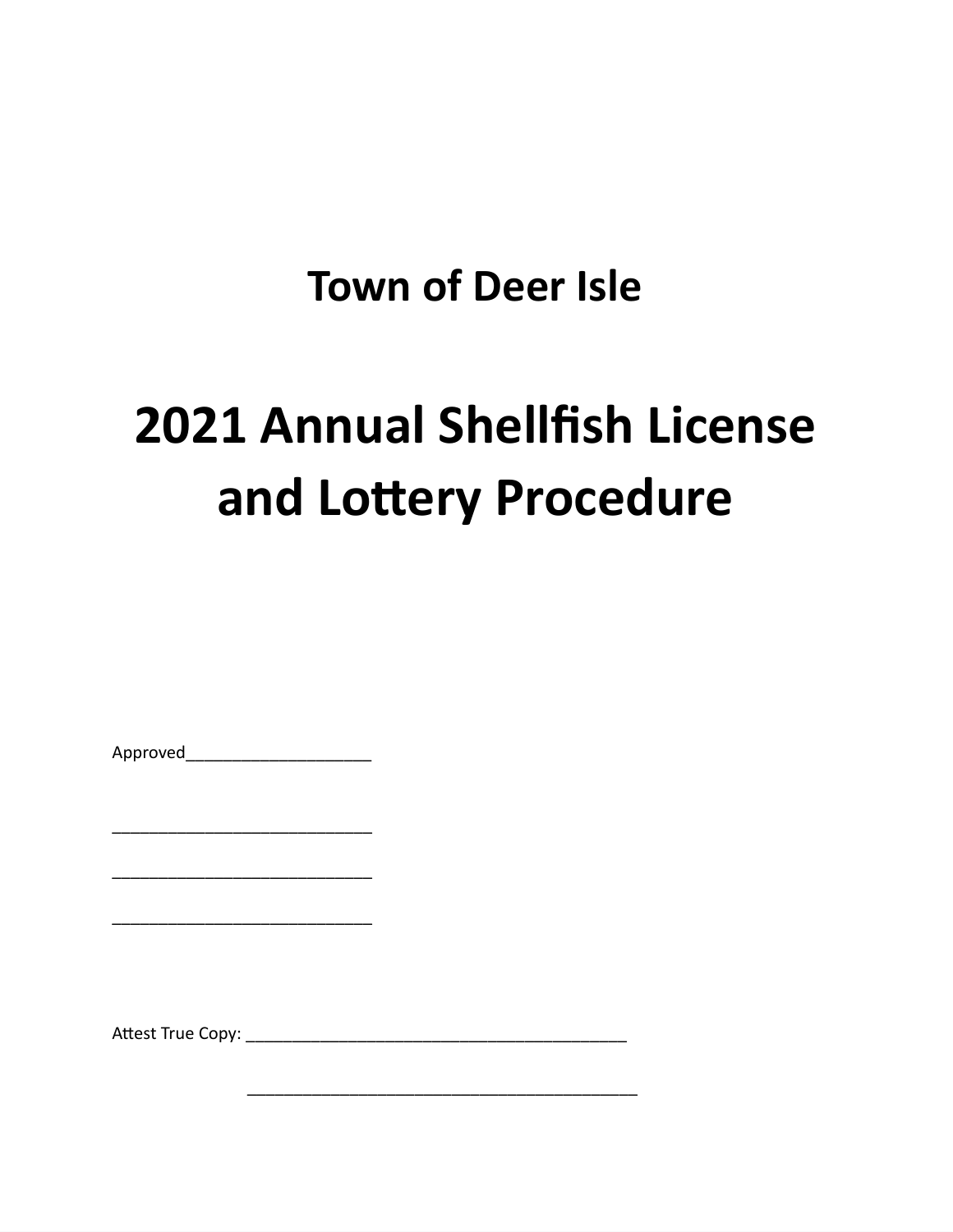# **Deer Isle Annual Shellfish License Allocation Procedure Plan**

# **2021 License Allocation and Lottery Procedure**

#### **1. 2021 Shellfish License Fees are as follows:**

| <b>Commercial Resident</b>                       | \$500       |
|--------------------------------------------------|-------------|
| <b>Commercial Non-Resident</b>                   | \$750       |
| Commercial Resident Sr.                          | \$100       |
| Commercial Non-Resident Sr.                      | \$200       |
| Commercial Resident Jr.                          | \$100       |
| Commercial Non-Resident Jr.                      | \$200       |
| <b>Recreational Resident</b>                     | \$15        |
| <b>Recreational Non-Resident</b>                 | \$25        |
| Recreational Resident Senior (over 65 years)     | <b>FREE</b> |
| Recreational Non-resident Senior (over 65 years) | <b>FRFF</b> |

#### **2. License Application and Sales**

A municipal shellfish license is required for anyone 13 years of age or older.

All classes of shellfish harvesting license applications will be made available through the Town Office of Deer Isle. Qualified individuals requesting licenses will be issued an application upon request. The town office will issue a receipt indicating an application has been received, if requested by the applicant.

To qualify for a municipal commercial shellfish license all applicants must have completed the mandatory conservation time requirement as specified in the Shellfish Conservation Ordinance of the Town of Deer Isle.

All shellfish harvesting licenses will go on sale during normal business hours at the Town Office of Deer Isle beginning May 4, 2021.

The effective date of licenses sold is June 1, 2021 through May 31, 2022.

# **<u>3. Non-resident Commercial License Lottery and Sale Procedure</u>**

Applications for all non-resident commercial shellfish harvesting licenses will be accepted on May 4, 2021 from 9:00 AM to 9:30 AM at the Deer Isle Town Hall. The Town Clerk or designate shall issue non-resident commercial licenses at a rate of 10% of resident commercial licenses sold in accordance with DMR Regulation, Chapter 7 (7.40). To qualify to be included in the lottery, one must have completed 7 hours of conservation time before 9:00 AM on May 4, 2021 and must be present. The names will be drawn at 9:30 AM from the qualified applicants present. **License fees are due at me of drawing**.